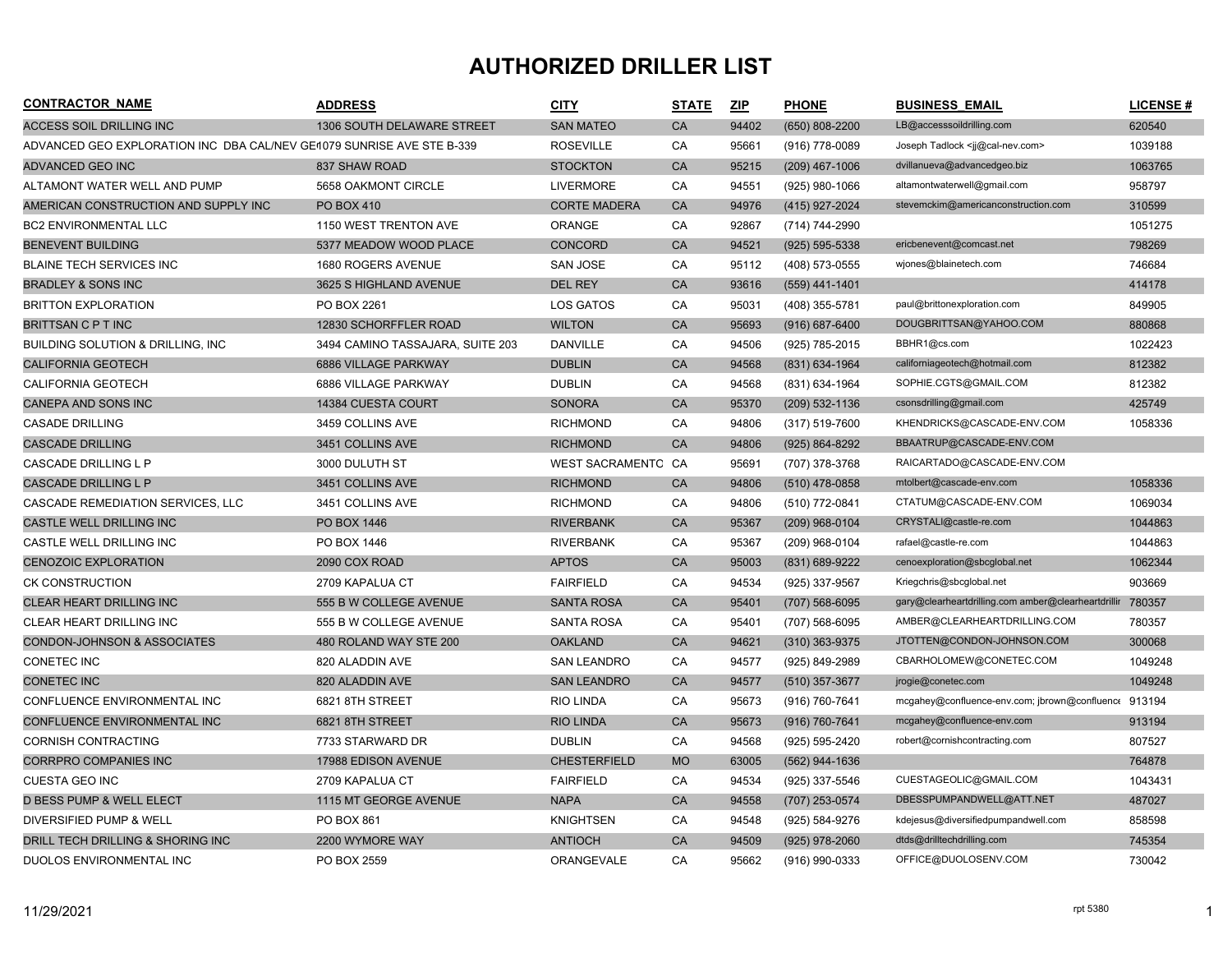## **AUTHORIZED DRILLER LIST**

| <b>CONTRACTOR NAME</b>                                              | <b>ADDRESS</b>                                 | <b>CITY</b>            | <b>STATE</b> | ZIP   | <b>PHONE</b>       | <b>BUSINESS EMAIL</b>                                                                     | <b>LICENSE#</b> |
|---------------------------------------------------------------------|------------------------------------------------|------------------------|--------------|-------|--------------------|-------------------------------------------------------------------------------------------|-----------------|
| <b>EATON DRILLING CO INC</b>                                        | 20 WEST KENTUCKY AVENUE                        | <b>WOODLAND</b>        | CA           | 95695 | (530) 662-6795     | teatont@eatonpumps.net                                                                    | 133783          |
| <b>ENPROBE INC</b>                                                  | PO BOX 6093                                    | <b>OROVILLE</b>        | CA           | 95966 | (530) 589-2245     | dennis@enprobe.us                                                                         | 1012248         |
| ENVIRONMENTAL CONTROL ASSOCIATES                                    | 3011 TWIN PALMS DRIVE                          | <b>APTOS</b>           | CA           | 95003 | (831) 662-8178     | tbtyler@sbcglobal.net                                                                     | 695970          |
| ENVIRONMENTAL CONTROL ASSOCIATES                                    | 3011 TWIN PALMS DRIVE                          | <b>APTOS</b>           | CA           | 95003 | (530) 441-8393     | BRYANCOOK101562@GMAIL.COM                                                                 | 695970          |
| ENVIRONMENTAL CONTROL ASSOCIATES                                    | 3011 TWIN PALMS DRIVE                          | <b>APTOS</b>           | CA           | 95003 | (831) 662-8178     | BRYANCOOK101562@GMAIL.COM                                                                 | 695970          |
| <b>EXPLORATION GEOSERVICES INC</b>                                  | 1535 INDUSTRIAL AVENUE                         | <b>SAN JOSE</b>        | CA           | 95112 | (408) 280-6822     | john@explorationgeo.com                                                                   | 484288          |
| <b>FARWEST CORROSION CONTROL COMPANY</b>                            | 12029 REGENTVIEW AVE                           | <b>DOWNEY</b>          | CA           | 90241 | (310) 532-9524     | gdavis@farwestcorrosion.com                                                               | 248232          |
| FOX LOOMIS INCORPORATED                                             | 6901 MC COMBER STREET                          | SACRAMENTO             | CA           | 95828 | (916) 383-2140     | az@foxloomisinc.com                                                                       | 372314          |
| FUGRO USA LAND INC dba FUGRO ENGINEERING CON6100 HILLCROFT STREET   |                                                | <b>HOUSTON</b>         | <b>TX</b>    | 77081 | (925) 949-7100     | vbaker@fugro.com                                                                          | 909719          |
| GEO-EX SUBSURFACE EXPLORATION DBA GEO - EX D1510 MADERA DRIVE       |                                                | <b>DIXON</b>           | CA           | 95620 | (916) 799-8198     | tom@geoexsubsurface.com                                                                   | 954267          |
| <b>GEOCON CONSULTANTS</b>                                           | 6970 FLANDERS DR                               | <b>SAN DIEGO</b>       | CA           | 92121 | $(858) 558 - 6100$ | day@geoconinc.com                                                                         | 716050          |
| <b>GEOROCKERS DRILLING</b>                                          | 415 W CHESTNUT AVE                             | <b>MONROVIA</b>        | CA           | 91016 | (805) 705-0306     | jbean011@gmail.com                                                                        |                 |
| <b>GREGG DRILLING</b>                                               | <b>GREGG DRILLING</b>                          | <b>MARTINEZ</b>        | CA           | 94553 | $(925)$ 313-8500   | RLEA@GREGGDRILLING.COM                                                                    | 1044456         |
| <b>GREGG DRILLING</b>                                               | 950 HOWE RD                                    | <b>MARTINEZ</b>        | CA           | 94553 | (925) 313-5800     | TBOYD@GREGGDRILLING.COM                                                                   | 1044456         |
| <b>GREGG DRILLING LLC</b>                                           | 950 HOWE RD                                    | <b>MARTINEZ</b>        | CA           | 94553 | (925) 313-5800     | JWILSON@GREGGDRILLING.COM                                                                 | 104456          |
| <b>GREGG DRILLING LLC</b>                                           | 2726 WALNUT AVE                                | <b>SIGNAL HILL</b>     | CA           | 90755 | (562) 427-6899     | TBOYD@GREGGDRILLING.COM                                                                   | 1044456         |
| <b>GREGORY DRILLING INC</b>                                         | 14112 452ND AVE                                | <b>NORTH BEND</b>      | <b>WA</b>    | 98045 | (425) 869-2372     | CHAD@GREGORYDRILLING.COM                                                                  | 1007649         |
| GULF SHORE CONSTRUCTION SERVICES INC. dba G \$P O BOX 1501          |                                                | <b>SHINGLE SPRINGS</b> | CA           | 95682 | (916) 939-4117     | cwalker@gulfshoreservices.com                                                             | 964224          |
| H1 DRILLING CO.                                                     | 1400 KITCHNER ROAD                             | <b>SACRAMENTO</b>      | <b>CA</b>    | 95822 | (916) 213-7231     | H1drilling@gmail.com                                                                      | 1006095         |
| <b>HEDMAN DRILLING</b>                                              | PO BOX 293655                                  | <b>SACRAMENTO</b>      | CA           | 95829 | $(916)$ 383-3636   | DAN@HEDMANDRILLING.COM                                                                    | CI0001296       |
| HENNINGS BROS DRILLING CO, INC                                      | 1930 LADD RD                                   | <b>MODESTO</b>         | CA           | 95356 | $(209)$ 545-1185   | wells4u@henningsbros.com                                                                  | 290813          |
| HILLSIDE GEOTECHNICAL DRILLING                                      | P O BOX 143                                    | <b>TRACY</b>           | CA           | 95378 | (209) 815-5440     | jchgdi@yahoo.com                                                                          | 800276          |
| <b>ISOTECH ENVIRONMENTAL CORPORATION</b>                            | 420 FOLSOM ROAD STE D                          | <b>ROSEVILLE</b>       | CA           | 95678 | (408) 281-2927     | aki4856@aol.com                                                                           | 79951           |
| <b>J &amp; H DRILLING CO INC</b>                                    | 7431 WALNUT AVENUE                             | <b>BUENA PARK</b>      | CA           | 90620 | (714) 994-0402     | JHDRILLCO@AOL.COM                                                                         | 740854          |
| K M MCRAE INC                                                       | <b>PO BOX 188</b>                              | <b>MT EDEN</b>         | CA           | 94577 | (510) 537-6539     | JOHN@KMMCRAEINC.COM                                                                       | 424355          |
| KLEINFELDER, INC                                                    | 550 WEST C STREET STE 1200                     | <b>SAN DIEGO</b>       | CA           | 92101 | (619) 831-4600     |                                                                                           | 467252          |
| <b>KRAZAN &amp; ASSOCIATES, INC</b>                                 | 215 W. DAKOTA AVE                              | <b>CLOVIS</b>          | CA           | 93612 | (559) 348-2200     |                                                                                           | 499908          |
| KVILHAUG DRILLING & PUMP INC                                        | PMB 346 5055 BUSINESS CENTER STE 108 FAIRFIELD |                        | CA           | 94553 | $(925) 685 - 6613$ | daniel@kdpinc.com                                                                         | 482390          |
| LIMITED ACCESS UNLIMITED INC dba PACIFIC DRILLIN5220 ANNA AVENUE #A |                                                | <b>SAN DIEGO</b>       | CA           | 92110 | (919) 294-3682     | tod@pacdrill.com                                                                          | 681380          |
| MAGGIORA BROS DRILLING INC                                          | 595 AIRPORT BLVD                               | <b>WATSONVILLE</b>     | CA           | 95076 | (831) 724-1338     | watsonville@maggiorabros.com                                                              | 249957          |
| MALCOLM DRILLING COMPANY INC                                        | 3503 BREAKWATER COURT                          | <b>HAYWARD</b>         | CA           | 94545 | (510) 780-9181     | jasonmalcolm@malcolmdrilling.com                                                          | 259543          |
| MARTELL WATER SYSTEMS, INC                                          | 1818 LOVERIDGE RD                              | <b>PITTSBURG</b>       | CA           | 94565 | (925) 432-4282     | lchancellor@martellwatersystems.com                                                       | 510952          |
| <b>MASELLIS DRILLING INC</b>                                        | 119 ALBERS ROAD                                | <b>MODESTO</b>         | CA           | 95357 | (209) 522-1928     | Masellis Drilling <sierra.masellisdrilling@gmail.com></sierra.masellisdrilling@gmail.com> | 668622          |
| MIDDLE EARTH GEO TESTING, INC.                                      | 954 N LEMON ST                                 | <b>ORANGE</b>          | CA           | 92867 | (714) 633-5025     | amanda@MEGcpt.com                                                                         | 899451          |
| MIDDLE EARTH GEO TESTING, INC                                       | 23575 CABOT BLVD                               | <b>HAYWARD</b>         | CA           | 94545 | $(714)$ 633-5052   | RAQUELLE@MEGCPT.COM                                                                       | 899451          |
| MOORE TWINING ASSOCIATES, INC.                                      | P O BOX 1472                                   | <b>FRESNO</b>          | CA           | 93721 | (559) 268-7021     | allenb@mooretwining.com                                                                   | 506159          |
| <b>NEIL O. ANDERSON &amp; ASSOCIATES</b>                            | 902 INDUSTRIAL WAY                             | <b>LODI</b>            | CA           | 95240 | (209) 334-3672     | noanderson@terracon.com                                                                   | 669004          |
| NEIL O. ANDERSON & ASSOCIATES                                       | 902 INDUSTRIAL WAY                             | <b>LODI</b>            | CA           | 95240 | (209) 334-3672     | RANDY.DOCKERY@TERRACON.COM                                                                | 669004          |
| <b>NORTH STAR DRILLING INC</b>                                      | <b>429 FARINELLI PARKWAY</b>                   | <b>ESCALON</b>         | CA           | 95320 | (209) 484-5485     | petehernandez81@yahoo.com                                                                 | 833906          |